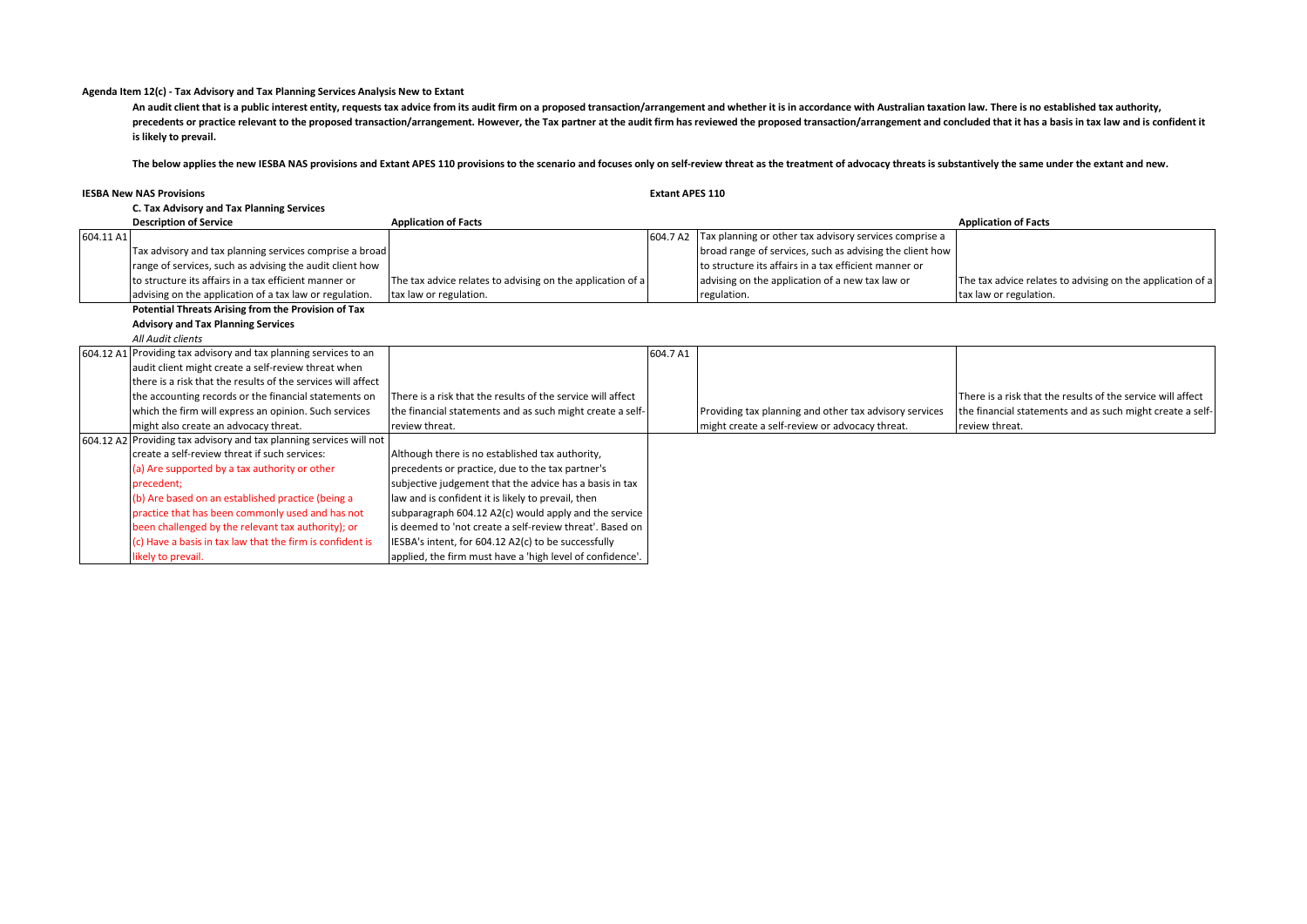## **Agenda Item 12(c) - Tax Advisory and Tax Planning Services Analysis New to Extant**

An audit client that is a public interest entity, requests tax advice from its audit firm on a proposed transaction/arrangement and whether it is in accordance with Australian taxation law. There is no established tax auth precedents or practice relevant to the proposed transaction/arrangement. However, the Tax partner at the audit firm has reviewed the proposed transaction/arrangement and concluded that it has a basis in tax law and is conf **is likely to prevail.**

The below applies the new IESBA NAS provisions and Extant APES 110 provisions to the scenario and focuses only on self-review threat as the treatment of advocacy threats is substantively the same under the extant and new.

| 604.12 A3<br>604.7 A3<br>In addition to paragraph 604.3 A2, factors that are<br>relevant in evaluating the level of self review or<br>advocacy threats created by providing tax planning and<br>other tax advisory services to Audit Clients include:<br>• The degree of subjectivity involved in determining the<br>appropriate treatment for the tax advice in the<br>Financial Statements.<br>• Whether the tax treatment is supported by a private<br>In addition to paragraph 604.3 A2, factors that are<br>ruling or has otherwise been cleared by the tax<br>relevant in identifying self-review or advocacy threats<br>authority before the preparation of the Financial<br>created by providing tax advisory and tax planning<br>Statements.<br>services to audit clients, and evaluating the level of such<br>For example, whether the advice provided as a result of<br>threats include:<br>the tax planning and other tax advisory services:<br>. The degree of subjectivity involved in determining the<br>o Is clearly supported by a tax authority or other<br>appropriate treatment for the tax advice in the financial<br>precedent.<br>o Is an established practice.<br>The firm would need to apply professional judgement<br>statements.<br>. Whether the tax treatment is supported by a ruling or<br>o Has a basis in tax law that is likely to prevail.<br>and assess the factors in evaluating the level of self- | <b>Extant APES 110</b> |  |  |
|-------------------------------------------------------------------------------------------------------------------------------------------------------------------------------------------------------------------------------------------------------------------------------------------------------------------------------------------------------------------------------------------------------------------------------------------------------------------------------------------------------------------------------------------------------------------------------------------------------------------------------------------------------------------------------------------------------------------------------------------------------------------------------------------------------------------------------------------------------------------------------------------------------------------------------------------------------------------------------------------------------------------------------------------------------------------------------------------------------------------------------------------------------------------------------------------------------------------------------------------------------------------------------------------------------------------------------------------------------------------------------------------------------------------------------------------|------------------------|--|--|
|                                                                                                                                                                                                                                                                                                                                                                                                                                                                                                                                                                                                                                                                                                                                                                                                                                                                                                                                                                                                                                                                                                                                                                                                                                                                                                                                                                                                                                           |                        |  |  |
|                                                                                                                                                                                                                                                                                                                                                                                                                                                                                                                                                                                                                                                                                                                                                                                                                                                                                                                                                                                                                                                                                                                                                                                                                                                                                                                                                                                                                                           |                        |  |  |
|                                                                                                                                                                                                                                                                                                                                                                                                                                                                                                                                                                                                                                                                                                                                                                                                                                                                                                                                                                                                                                                                                                                                                                                                                                                                                                                                                                                                                                           |                        |  |  |
|                                                                                                                                                                                                                                                                                                                                                                                                                                                                                                                                                                                                                                                                                                                                                                                                                                                                                                                                                                                                                                                                                                                                                                                                                                                                                                                                                                                                                                           |                        |  |  |
|                                                                                                                                                                                                                                                                                                                                                                                                                                                                                                                                                                                                                                                                                                                                                                                                                                                                                                                                                                                                                                                                                                                                                                                                                                                                                                                                                                                                                                           |                        |  |  |
|                                                                                                                                                                                                                                                                                                                                                                                                                                                                                                                                                                                                                                                                                                                                                                                                                                                                                                                                                                                                                                                                                                                                                                                                                                                                                                                                                                                                                                           |                        |  |  |
|                                                                                                                                                                                                                                                                                                                                                                                                                                                                                                                                                                                                                                                                                                                                                                                                                                                                                                                                                                                                                                                                                                                                                                                                                                                                                                                                                                                                                                           |                        |  |  |
|                                                                                                                                                                                                                                                                                                                                                                                                                                                                                                                                                                                                                                                                                                                                                                                                                                                                                                                                                                                                                                                                                                                                                                                                                                                                                                                                                                                                                                           |                        |  |  |
|                                                                                                                                                                                                                                                                                                                                                                                                                                                                                                                                                                                                                                                                                                                                                                                                                                                                                                                                                                                                                                                                                                                                                                                                                                                                                                                                                                                                                                           |                        |  |  |
|                                                                                                                                                                                                                                                                                                                                                                                                                                                                                                                                                                                                                                                                                                                                                                                                                                                                                                                                                                                                                                                                                                                                                                                                                                                                                                                                                                                                                                           |                        |  |  |
|                                                                                                                                                                                                                                                                                                                                                                                                                                                                                                                                                                                                                                                                                                                                                                                                                                                                                                                                                                                                                                                                                                                                                                                                                                                                                                                                                                                                                                           |                        |  |  |
|                                                                                                                                                                                                                                                                                                                                                                                                                                                                                                                                                                                                                                                                                                                                                                                                                                                                                                                                                                                                                                                                                                                                                                                                                                                                                                                                                                                                                                           |                        |  |  |
|                                                                                                                                                                                                                                                                                                                                                                                                                                                                                                                                                                                                                                                                                                                                                                                                                                                                                                                                                                                                                                                                                                                                                                                                                                                                                                                                                                                                                                           |                        |  |  |
|                                                                                                                                                                                                                                                                                                                                                                                                                                                                                                                                                                                                                                                                                                                                                                                                                                                                                                                                                                                                                                                                                                                                                                                                                                                                                                                                                                                                                                           |                        |  |  |
|                                                                                                                                                                                                                                                                                                                                                                                                                                                                                                                                                                                                                                                                                                                                                                                                                                                                                                                                                                                                                                                                                                                                                                                                                                                                                                                                                                                                                                           |                        |  |  |
|                                                                                                                                                                                                                                                                                                                                                                                                                                                                                                                                                                                                                                                                                                                                                                                                                                                                                                                                                                                                                                                                                                                                                                                                                                                                                                                                                                                                                                           |                        |  |  |
|                                                                                                                                                                                                                                                                                                                                                                                                                                                                                                                                                                                                                                                                                                                                                                                                                                                                                                                                                                                                                                                                                                                                                                                                                                                                                                                                                                                                                                           |                        |  |  |
|                                                                                                                                                                                                                                                                                                                                                                                                                                                                                                                                                                                                                                                                                                                                                                                                                                                                                                                                                                                                                                                                                                                                                                                                                                                                                                                                                                                                                                           |                        |  |  |
|                                                                                                                                                                                                                                                                                                                                                                                                                                                                                                                                                                                                                                                                                                                                                                                                                                                                                                                                                                                                                                                                                                                                                                                                                                                                                                                                                                                                                                           |                        |  |  |
| has otherwise been cleared by the tax authority before<br>. The extent to which the outcome of the tax advice<br>review threat. The tax advice is not clearly supported by                                                                                                                                                                                                                                                                                                                                                                                                                                                                                                                                                                                                                                                                                                                                                                                                                                                                                                                                                                                                                                                                                                                                                                                                                                                                |                        |  |  |
| will have a material effect on the Financial Statements.<br>the preparation of the financial statements.<br>tax authority, other precedent or established practice.                                                                                                                                                                                                                                                                                                                                                                                                                                                                                                                                                                                                                                                                                                                                                                                                                                                                                                                                                                                                                                                                                                                                                                                                                                                                       |                        |  |  |
| • The extent to which the outcome of the tax advice<br>. Whether the effectiveness of the tax advice depends<br>Although in the tax partner's opinion it has a basis in tax                                                                                                                                                                                                                                                                                                                                                                                                                                                                                                                                                                                                                                                                                                                                                                                                                                                                                                                                                                                                                                                                                                                                                                                                                                                               |                        |  |  |
| law that is likely to prevail it has not 'otherwise been<br>might have a material effect on the financial<br>on the accounting treatment or presentation in the                                                                                                                                                                                                                                                                                                                                                                                                                                                                                                                                                                                                                                                                                                                                                                                                                                                                                                                                                                                                                                                                                                                                                                                                                                                                           |                        |  |  |
| Financial Statements and there is doubt as to the<br>cleared by the tax authority'. Therefore, the threat may<br>statements.                                                                                                                                                                                                                                                                                                                                                                                                                                                                                                                                                                                                                                                                                                                                                                                                                                                                                                                                                                                                                                                                                                                                                                                                                                                                                                              |                        |  |  |
| not be at an acceptable level. Further, it may have a<br>When a self-review threat for an audit client that is a<br>No evaluation of the self-review threat is required as<br>appropriateness of the accounting treatment or                                                                                                                                                                                                                                                                                                                                                                                                                                                                                                                                                                                                                                                                                                                                                                                                                                                                                                                                                                                                                                                                                                                                                                                                              |                        |  |  |
| public interest entity has been identified, paragraph<br>paragraph 604.12 A2 applies and the service is deemed<br>material effect on the financial statements which may<br>presentation under the relevant financial reporting                                                                                                                                                                                                                                                                                                                                                                                                                                                                                                                                                                                                                                                                                                                                                                                                                                                                                                                                                                                                                                                                                                                                                                                                            |                        |  |  |
| to 'not create a self-review threat'.<br>R604.15 applies.<br>lalso increase the level of the threat.<br>framework.                                                                                                                                                                                                                                                                                                                                                                                                                                                                                                                                                                                                                                                                                                                                                                                                                                                                                                                                                                                                                                                                                                                                                                                                                                                                                                                        |                        |  |  |

When Effectiveness of Tax Advice Is Dependent on a Particular Accounting Treatment or Presentation

| R604.13 |                                                         |                                             | R604.8 |                                                        |                                             |
|---------|---------------------------------------------------------|---------------------------------------------|--------|--------------------------------------------------------|---------------------------------------------|
|         |                                                         |                                             |        | A Firm or a Network Firm shall not provide tax         |                                             |
|         |                                                         |                                             |        | planning and other tax advisory services to an Audit   |                                             |
|         |                                                         |                                             |        | <b>Client when the effectiveness of the tax advice</b> |                                             |
|         |                                                         |                                             |        | depends on a particular accounting treatment or        |                                             |
|         | A firm or a network firm shall not provide tax advisory |                                             |        | presentation in the Financial Statements and:          |                                             |
|         | and tax planning services to an audit client when:      |                                             |        | (a) The Audit Team has reasonable doubt as to the      |                                             |
|         | (a) The effectiveness of the tax advice depends on a    |                                             |        | appropriateness of the related accounting treatment    |                                             |
|         | particular accounting treatment or presentation in the  |                                             |        | or presentation under the relevant financial reporting |                                             |
|         | financial statements; and                               |                                             |        | framework: and                                         |                                             |
|         | (b) The audit team has doubt as to the appropriateness  |                                             |        | (b) The outcome or consequences of the tax advice will |                                             |
|         | of the related accounting treatment or presentation     |                                             |        | have a material effect on the Financial Statements on  |                                             |
|         | under the relevant financial reporting framework.       | Not applicable to this particular scenario. |        | which the Firm will express an Opinion.                | Not applicable to this particular scenario. |
|         | Audit Clients that are Not Public Interest Entities     |                                             |        |                                                        |                                             |

*Audit Clients that are Not Public Interest Entities*